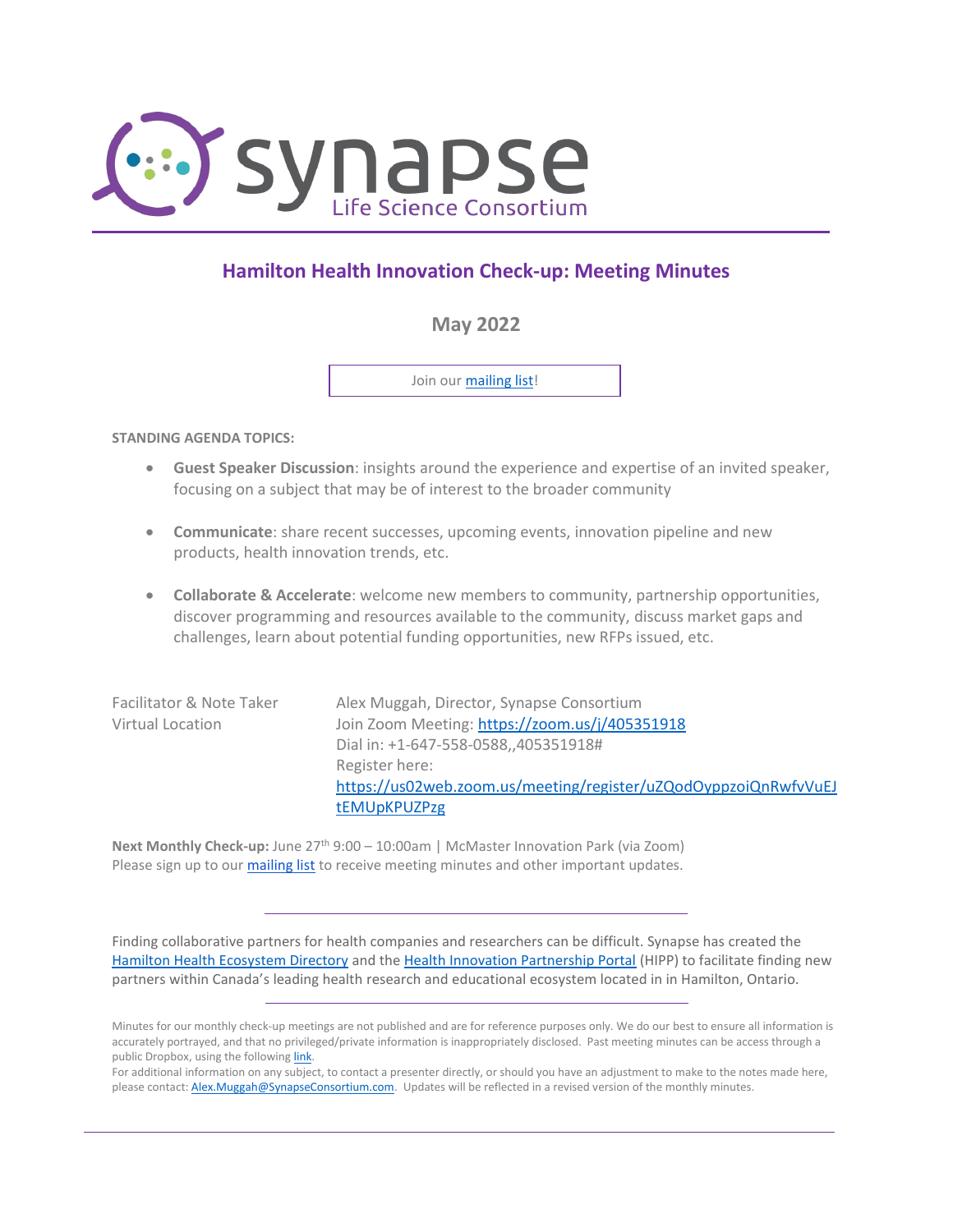As a result of the COVID-19, all in-person conferences and meetings have been cancelled. We are trying to track down events that will be held virtually and will try to keep our calendar up to date.

If you have an event that you would like listed here, please contact us at[: info@synapseconsortium.com](mailto:info@synapseconsortium.com)

| <b>Hamilton Health Innovation: Calendar Highlights</b>                                                                                                                                                                                                                                                                                                                                                                                                                                                                                                                                                                                                                                                                  |
|-------------------------------------------------------------------------------------------------------------------------------------------------------------------------------------------------------------------------------------------------------------------------------------------------------------------------------------------------------------------------------------------------------------------------------------------------------------------------------------------------------------------------------------------------------------------------------------------------------------------------------------------------------------------------------------------------------------------------|
| Check out Synapse's <b>online calendar</b><br>June                                                                                                                                                                                                                                                                                                                                                                                                                                                                                                                                                                                                                                                                      |
| Jun 13-16: <b>BIO International Convention (BIO)</b><br>Jun 1-2: E-Health Conference and Tradeshow 2022 (Health Infoway, CIHI & Digital Health Canada)<br>$\bullet$<br>Jun 13-16: <b>BIO International Convention</b> (BIO International)<br>$\bullet$<br>Jun 13: Connections @The Clinic (McMaster'a The Clinic)<br>Jun 14: The Future of Health (CityAge)<br>$\bullet$<br>Jun 20-23: Collision 2022 Conference (Collision)<br>$\bullet$<br>Jun 22: Lunch & Learn: How Will Al Impact My Small Business? (Innovation Factory)<br>$\bullet$<br>Jun 27: Hamilton Health Check-up (Synapse Consortium)<br>$\left( \cdot \right)$<br>Jun 29: 5th Annual Canada's Innovation Corridor Summit (Hamilton Chamber of Commerce) |
| July & Beyond                                                                                                                                                                                                                                                                                                                                                                                                                                                                                                                                                                                                                                                                                                           |
| $\left( \right)$<br>Jul 25: Hamilton Health Check-up (Synapse Consortium)                                                                                                                                                                                                                                                                                                                                                                                                                                                                                                                                                                                                                                               |
| Aug: Startup Survivor Pitch Competition (The Forge)<br>Sep 19-22: Creating Communities of Innovation (AURP)                                                                                                                                                                                                                                                                                                                                                                                                                                                                                                                                                                                                             |
| Sept 22: Annual President's Golf Classic (Mohawk Foundation)                                                                                                                                                                                                                                                                                                                                                                                                                                                                                                                                                                                                                                                            |
| Sept 28: LiONS LAIR (Innovation Factory)                                                                                                                                                                                                                                                                                                                                                                                                                                                                                                                                                                                                                                                                                |
| Nov 10-11: Clinical Trials Conference 2022 (Clinical Trials Ontario)<br>٠                                                                                                                                                                                                                                                                                                                                                                                                                                                                                                                                                                                                                                               |
| Dec 10: I'm Every Woman: A Concert of Greatest Hits (Hamilton Health Sciences Foundation)                                                                                                                                                                                                                                                                                                                                                                                                                                                                                                                                                                                                                               |

Looking to engage the Hamilton Health Ecosystem?



In partnership with Innovation Factory and Synapse Consortium partners, leverage up to \$100,000 to work directly with an academic or hospital partner in the Hamilton ecosystem. Funding will support collaborative projects for Ontario-based life science firms requiring

clinical/research expertise, evidence, or data to commercialize their innovation. Learn more about SOPHIE [here](https://innovationfactory.ca/funding-sophie/)



Leverage up to \$15,000 in funding to work directly with the Research Administration groups at Hamilton Health Sciences or The Research Institute at St. Joe's Hamilton to create the pre-trial protocols and documents required to undertake a commercialization project or

clinical trial in one of Canada's leading research hospitals. Learn more about HEALTHI [here](https://innovationfactory.ca/funding-healthi/)

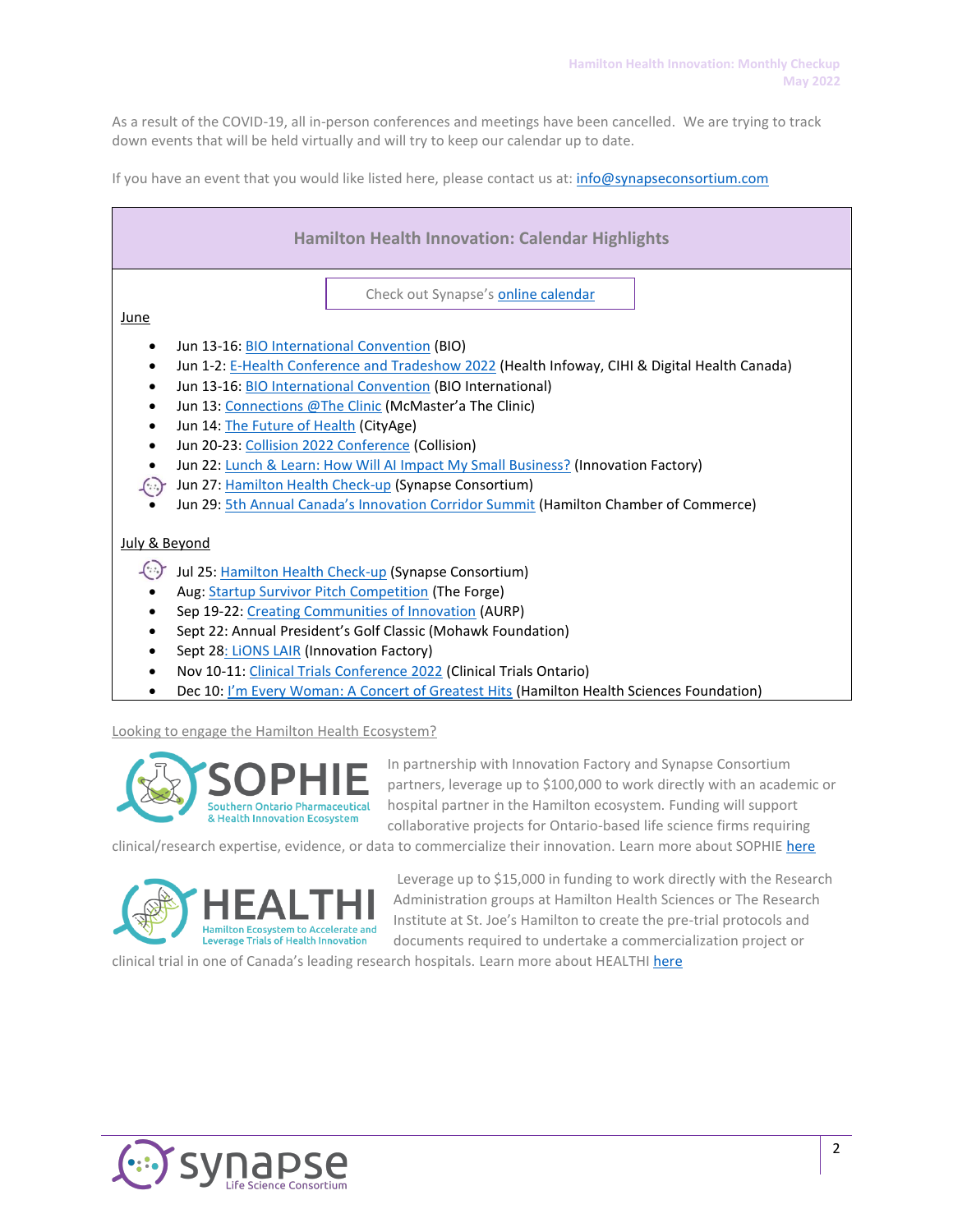# **Time allotted |** *30 Minutes*

# Topic: **Guest Speaker Discussion**

Insights around the experience and expertise of an invited speaker, focusing on a subject that may be of interest to the broader community

| <b>Guest Speaker Discussion</b>                                                                                                                                                                                                                                                                                                                                                                                                                                                                                                                                                                                                                                             |
|-----------------------------------------------------------------------------------------------------------------------------------------------------------------------------------------------------------------------------------------------------------------------------------------------------------------------------------------------------------------------------------------------------------------------------------------------------------------------------------------------------------------------------------------------------------------------------------------------------------------------------------------------------------------------------|
| Guest Speaker(s):                                                                                                                                                                                                                                                                                                                                                                                                                                                                                                                                                                                                                                                           |
| Joel Ironstone<br>Founder & CEO, <i>Ironstone Product Development</i><br>[presentation slides used, and are available upon request]                                                                                                                                                                                                                                                                                                                                                                                                                                                                                                                                         |
| <b>Discussion</b>                                                                                                                                                                                                                                                                                                                                                                                                                                                                                                                                                                                                                                                           |
| [the following is a synopsis of the discussion, and has been lightly edited for length and clarity]                                                                                                                                                                                                                                                                                                                                                                                                                                                                                                                                                                         |
| <b>Introduction</b>                                                                                                                                                                                                                                                                                                                                                                                                                                                                                                                                                                                                                                                         |
| Good morning, my name is Joel and I am the CEO of Ironstone Product Development (IPD), a regulatory medical<br>device consultancy. Our firm fills quite a specific niche in the Canadian medical device ecosystem. Many<br>consultants will do what companies tell them, and then execute based on their experience. Few regulatory<br>consultants will tell you what to do. The team at Ironstone PD will direct our clients to critically evaluate what the<br>right steps are, from concept all the way through to commercialization. We then fill those gaps, leveraging our<br>experience to bring products to market a little more quickly than they would otherwise. |
| Today, I wanted to (a) go through a few case studies to give a sense of the types of things we've helped clients do;<br>and (b) some key tips for companies - some key concepts that are often missing when clients come to us.                                                                                                                                                                                                                                                                                                                                                                                                                                             |
| To date, we've helped close to 100 medical device companies in every aspect of their product development and<br>regulatory pathway, with the exception that we don't manufacture products. We have helped companies source<br>contract manufacturers and qualify them in order to help companies set up their manufacturing.                                                                                                                                                                                                                                                                                                                                                |
| Differentiating Technology vs. Product                                                                                                                                                                                                                                                                                                                                                                                                                                                                                                                                                                                                                                      |

One of the things people often don't differentiate, particularly for medical devices, is the difference between a technology and a product. You can have a technology, but what product, what clinical need is that satisfying? How do you move technology to become a product?

We support engineering, electrical, mechanical, software development and we set up quality systems, based on ISO 13485 standards. We do a lot of clinical trial design, though we are not a CRO so we don't execute trials. However, we can help design your trial and negotiate with the FDA to ensure it's structured in the right way.

A major mistake is companies design trials that produce great publications, instead of trials that would enable a marketing clearance. There's a fundamental conceptual difference. Scientists want to generate additional questions – studies that answer a question but does not generate new questions, you're terminating this area of inquiry in your research. However, a medical device clinical study should produce a definitive answer, and not generate additional questions that could weaken your submission to FDA. We help clinician scientists modify their perspective, explaining to why a study published in a high impact journal may not translate to regulatory approval.

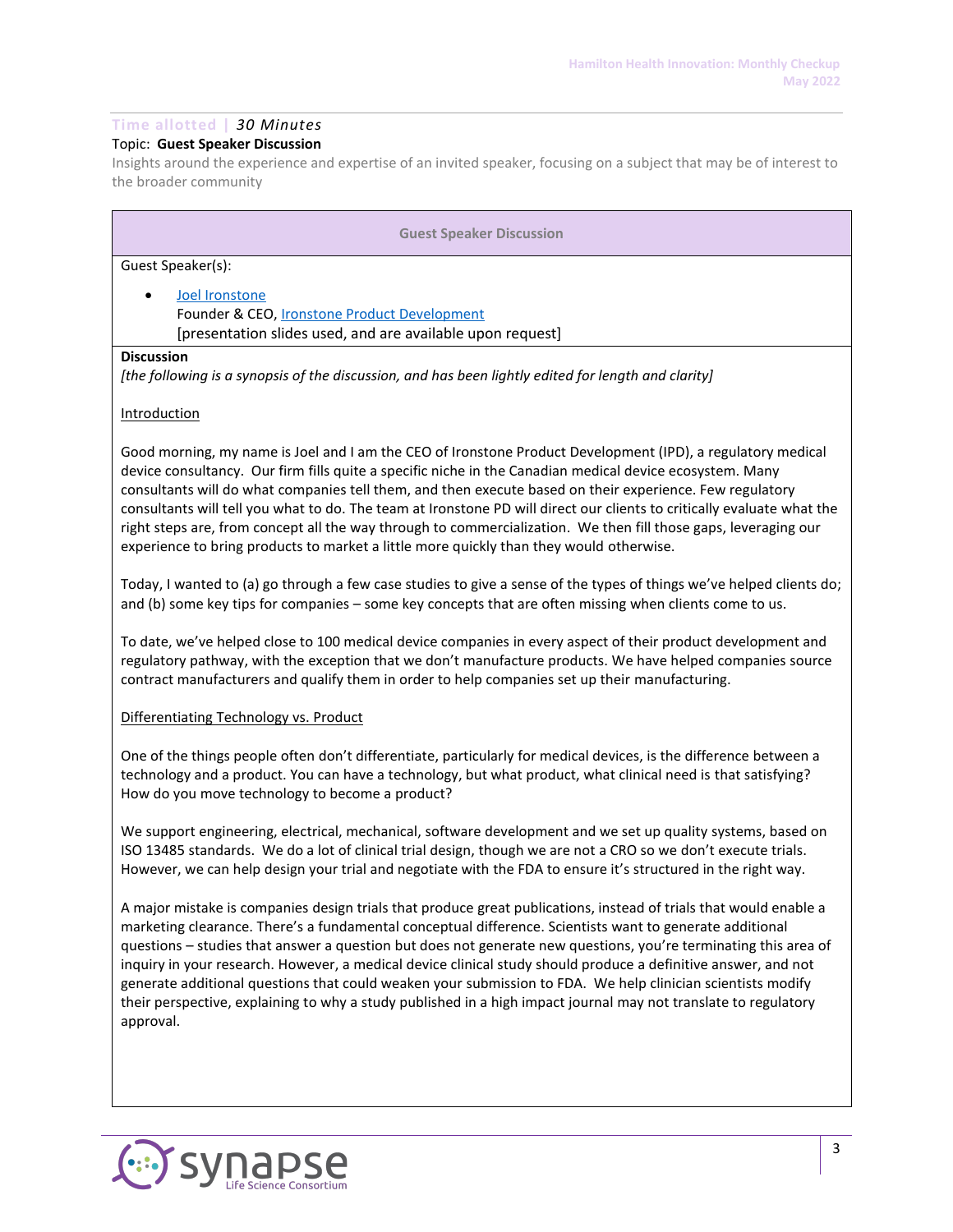#### Ironstone PD Client Impact

The products we've worked on have generated over \$2 billion in revenue, representing everything from surgical robots to imaging devices for wounds to high frequency ultrasound to respiratory therapy devices, wellness products that aren't exactly medical devices and medical imaging software. Recently we've been doing a lot of AIrelated work, particularly around image processing for cancer diagnosis and neurological therapeutics and diagnostics.

To provide a sense of the type of work we do, I will share a few case studies of companies we've worked with and the type of support that we can provide. We've dealt with everything from the highest risk device to a wellness product, to something that sits on the outside of an incontinence device.

#### Case Study 1: Enabling Cancer Radiotherapy (indication identification)

One of our first engagements was helping to reposition a device that was intended to enable and potentiate cancer radiotherapy. Our client engaged us to figure out what was the right indication for their device. We supported product design and early-stage clinical studies to figure out what was required to get the product to market. The plan we developed helped them raise more than \$1.5 million. A complex product, it required strategic engagement with radiotherapy companies, to understand how the product would be regulated (i.e., as medical device or drug).

#### Case Study 2: Adult Incontinence Sensor (user interface & workflow)

We helped a company develop a device called SensaSure, which attaches to an adult incontinence product to detect when the product soiled. We did the engineering development and helped with clinical data. For this product, the challenge was around how to place a product into a nursing home in a way that doesn't interrupt day-to-day activities. How do you take this technology and make it easy to adopt and implement in that kind of environment – especially for support workers who may be new to the job. We spent a lot of time working on user interface and workflow, working out how to position this in a nursing home environment. Ultimately this product was acquired within two years by the world's largest absorbent goods manufacturers – a great win for the company. These guys were 19-21 when they exited, and this is this product's now in the market worldwide.

## Case Study 3: Neurosurgical Ablation (product innovation)

Another company we supported was developing an RF neurosurgical ablation technology for pain management, and they wanted to figure out how to improve their physician productivity. With RF ablation, you're ablating one nerve at a time, one needle at a time. We developed a device that allowed the company to deliver RF ablation to multiple sites simultaneously. The goal was to improve throughput, doing ablation simultaneously, or positioning all needles together and pressing "go" to save time. We also helped developed a user interface, leveraging their existing device and screen. We also did the documentation for Health Canada, CE-mark, and FDA approval.

## Case Study 4: Wound Imaging (study design)

This handheld device was a fluorescence wound imaging product. The company had some challenges with securing regulatory clearance before they engaged us. We supported them in obtaining denovo clearance from FDA followed by 510K. They performed one of the largest studies done in wound care, enabling very specific marketing claims. So, they're the only device now that can claim detection of elevated bacterial burden in a wound. Good study design allowed the company to squeeze out additional post-hoc analysis to secure clearance related to the ability to localize bacteria in the wound, which relates to the ability to effectively treat the wound. The lesson here is to design good clinical studies, which enables marketing and allows the company to maintain a

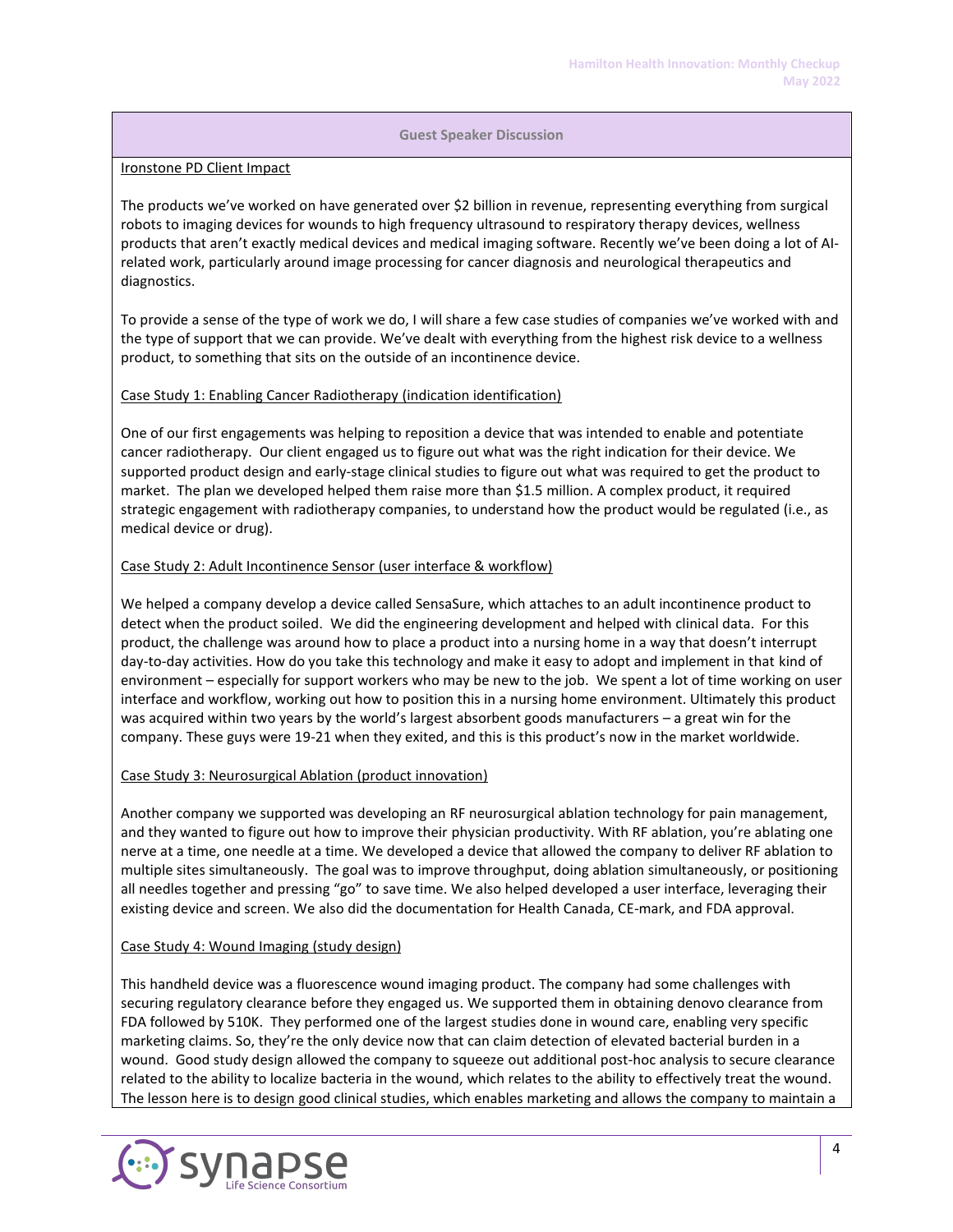competitive advantage. Clinical studies really are, in terms of developing differentiation, one of the keys in medical device marketing.

## Case Study 5: Patient Repositioning (compliance testing)

Another device, also used in nursing homes, was designed to help with patient repositioning when sitting in chairs. Basically, what happens is people tend to slouch when losing core strength or are suffering from dementia or cognitive impairment. In a nursing home, there are occupational health and safety regulations regarding what and how care providers can lift patients. At the time, personal support workers usually put a mat under the patient to help with repositioning. In addition, a single personal support worker isn't allowed to lift someone and reposition them in a chair, even if they wanted to. Some patients can be quite heavy.

The device the company developed rolls a mat into a chair (or wheelchair), allowing the care provider to automatically pull the patient up straight. It was a simple device; one of these things that once you conceive of it, it's going to work. It's just a matter of implementation. We did all the electrical and firmware and all the compliance testing. There were obviously safety concerns around pinch points and other aspects. Now this device is on the market in nursing homes across Canada and the US.

## Case Study 6: Intercranial Stent (Regulatory Compliance)

This last product I wanted to show, as it helps to give a sense of the range of support we cover. The company had created an intercranial stent intended for aneurysms, a bifurcation. The current products can't be positioned in the bifurcation, it's hard to do that. Our client developed a novel non tubular stent. There were a number of challenges. We had to engage with FDA, European and Canadian regulators to address ribs sticking in the vessel (e.g., how do you ensure that they're safe? How do you implant this?). This is the highest risk device, as it is permanently implantable. We negotiated with Health Canada and the FDA, and were able to secure a class four Health Canada license, enabling the first in human study.

## Considerations: FDA Breakthrough

There are a few things that we think about, when we initially engage a client, and I think medtech companies should consider them as well.

The US has a program called breakthrough designation for medical devices. Breakthrough designations have a significant impact, is novel and is addressing an unmet need. It enables additional, more intense feedback with FDA. For a start-up company, it provides differentiation for the FDA to say we are a breakthrough technology (can help to raise money). Immediately after securing breakthrough designation, clinical/preclinical data is required to show the product will work.

We've worked on several FDA breakthrough products, from spinal implants to improve recovery to a lower risk opportunistic x-ray device to identify people with low bone mineral density. The product doesn't have to be a high-tech, fancy implantable device, but it does have to address a real unmet need. The application is not challenging, a few pages of documentation and a brief argument. The cost and potential benefit, I think really makes sense.

It helps the company to formulate what the product is exactly doing (e.g., what is the clinical benefit that is delivered?). When engaging companies about the breakthrough, we find it generates some organizational growth, as they ask themselves: "if this is the clinical differentiation, how we would measure the impact". May have a technology that's great but may not exactly know where to place it. To get the breakthrough designation, the company has to determine the target patient population and therapeutic indication.

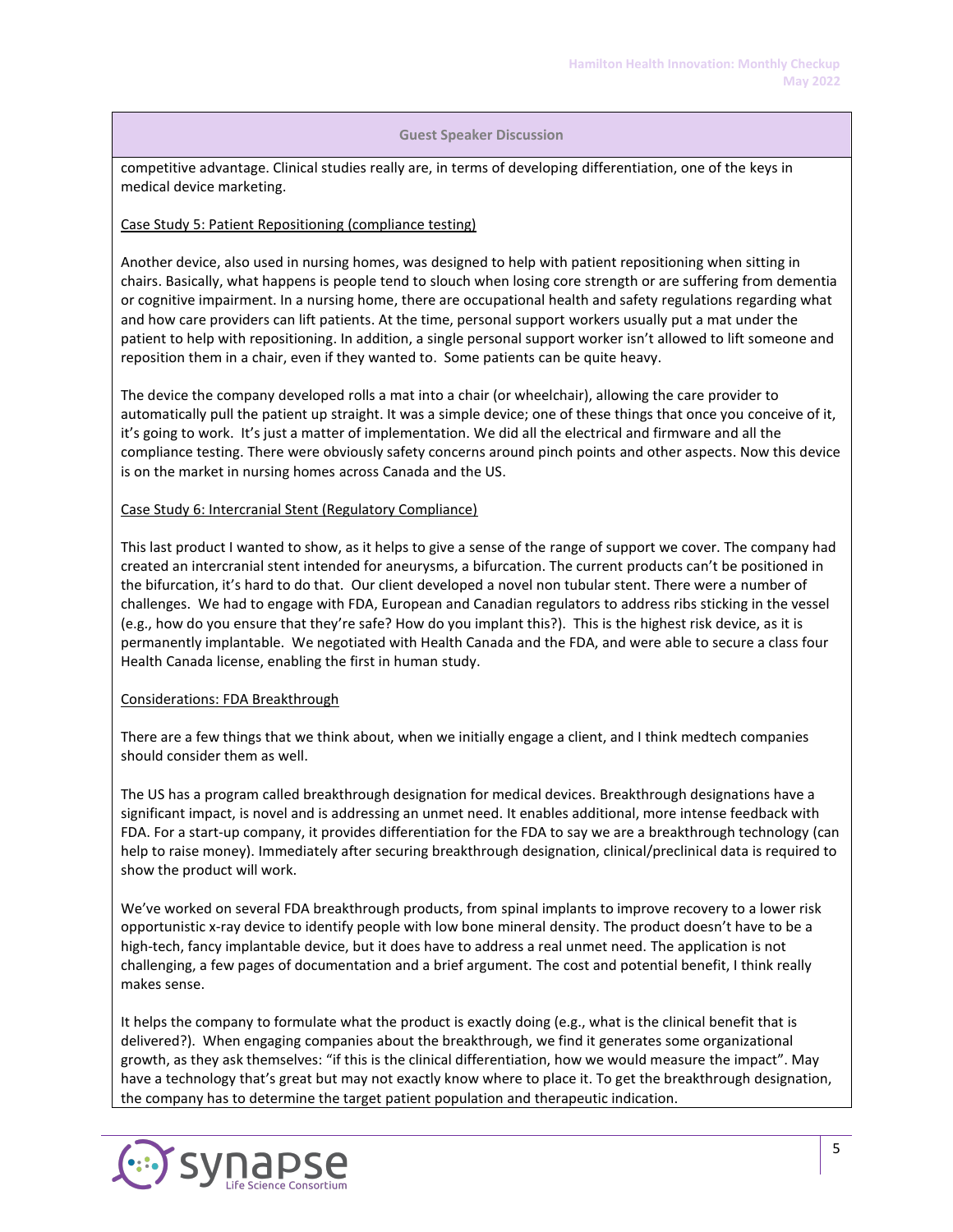## Considerations: Intended Use

I hoped to take a moment to discuss intended use, as this is the real difference between a technology and a product. The FDA depends on intended use for its product classification. Depending on what a technology is used for can change the amount of clinical data required, as well as the risk class. This can have a real impact on commercialization efforts – depending on the intended use for your product you can go from a six-month nonclinical effort to a multiyear multimillion dollar clinical project.

When thinking about a technology, you must ask: "what is it going to do?". For example, a novel AI system for dementia would require reflecting on whether it is a pre-screen for dementia or looking to evaluate the effects of interventions on someone who already has dementia. It can be the same technology, but the clinical question its addressing will drive everything else downstream. To articulate intended use, it is important to think about who's using the device, what the device is, where it gets used, when, why, and a little bit of how. The key thing is that it gets cleared when you get an approval with FDA.

## Consideration: Make Sure your Product Works

There's a difference between whether a product or process can generate a publication if it actually works. When evaluating a technology it's not enough know how your own product works, but also understanding the other products that try to deliver a similar clinical utility. The goal is to be at least as good as those ones; or identifying a compensatory characteristic. Perhaps sensitivity isn't as high, but you can do it at home.

By way of example, a rapid antigen test versus a PCR test. PCR tests have better sensitivity and specificity, but they are less effective in some other ways because you need to process them in a lab. Rapid antigen tests fills a need, but what does it mean for a rapid antigen test to work? How would it be used? What is the minimum diagnostic accuracy that's necessary? How would you measure it?

People tend to avoid asking these questions because they have a technology and it can be uncomfortable to clearly articulate what it means for it to work. In part, because this implies they might determine that it doesn't work. With our clients we work through what is the fundamental assumption. For example: "This device detects cancer better than mammography." If that the fundamental assumption, then everything else is window dressing.

This needs to be done at the beginning of the commercialization process. Postponing an evaluation of the fundamental question of "does it work", will only consume more investor money. Important to try to answer that question early with clinical data. It doesn't matter how great the company team is, or we are as consultants, if the product doesn't work, we can't change the outcome. Figure this out first, and then deploy your resources accordingly.

## Considerations: Workflow, EMC Compliance & (Early) Clinical Data

In addition to how the product works, it should also come with an understanding of the appropriate workflow required to integrate; otherwise, you'll find adoption a problem. For example, with the adult incontinence device we could identify when the briefs were wet, but that didn't automatically lead to workflow design that improves patient experiences. For care providers, if the device doesn't lead to change in workflow, it will just annoy them. They may still change briefs at the same prescribed intervals, but now they feel guilty because they're aware that the patients are wet during the interval.

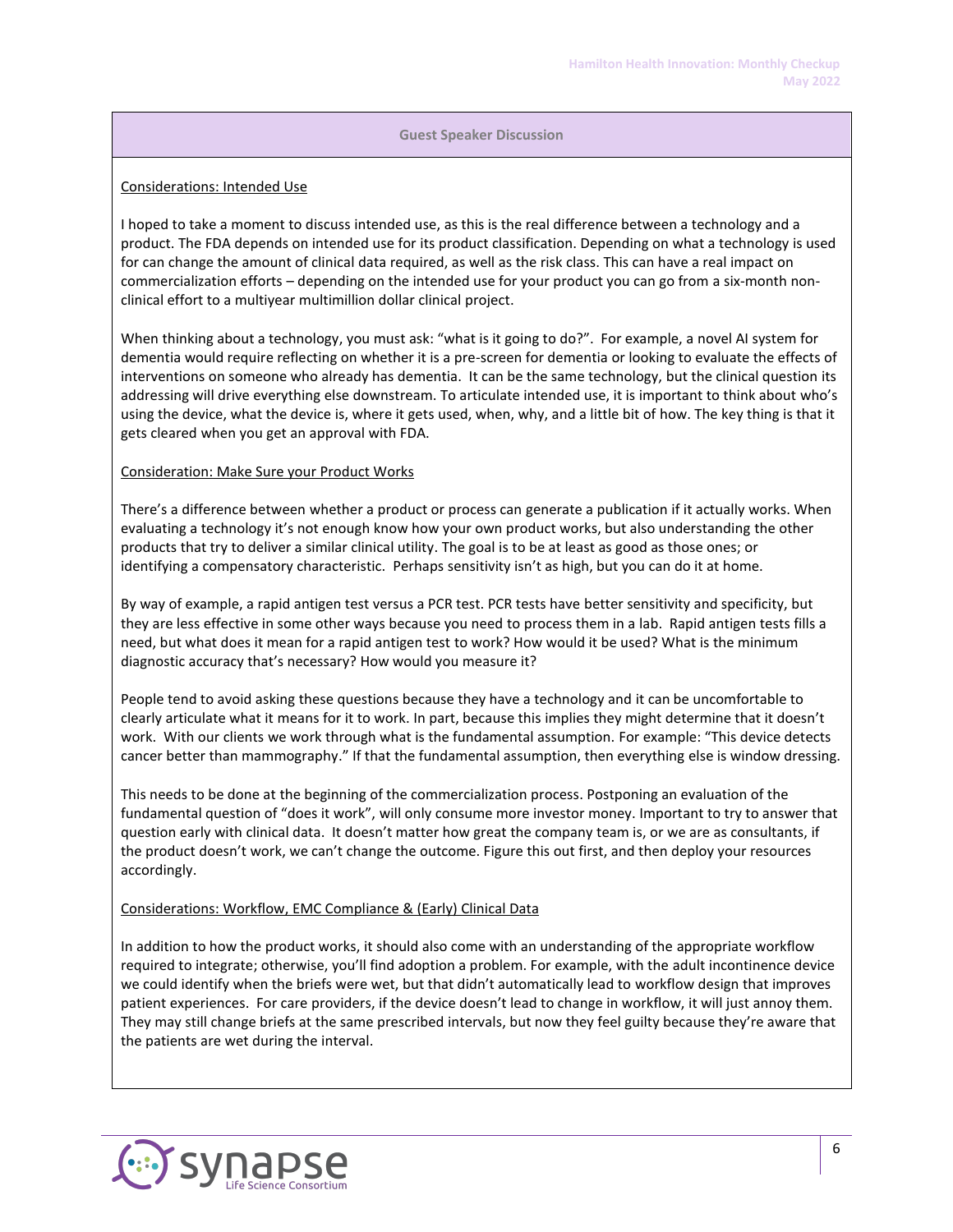Electromagnetic magnetic compatibility (EMC) compliance issues can be addressed early during a pre-screen. It's not hard to validate diagnostic devices clinically, particularly if they're not affecting user workflow. For noninvasive devices, companies can use an independent IRB to get a study going in weeks. If your device doesn't manage patient outcomes (i.e., measuring compared to something offline) Health Canada may not require an investigational testing authorization (ITA), you which will accelerate getting the data you require.

There is just a minor subset of things that you need to do prior to going to and securing early clinical data, particularly for a diagnostic device. Everything is a competition, especially for companies that are looking to raise money. To help with differentiation when raising money, it can be very useful to be the company that has earlystage clinical data showing that the product works. I really think you're ahead of the game in terms of being able to reassure investors that fundamental clinical risk is off the table.

#### Consideration: FDA Pre Submissions

Finally, I would like to talk about FDA pre-submissions (pre subs), which is a structured process for managing interactions with FDA about a future applications for approval. During my first engagement with client's I will encourage talking to the FDA to get feedback on what the company's regulatory classification is. This helps determine the type of clinical data that is needed. FDA will often say "we think you're too early for a pre-sub, but file a pre-sub". We encourage companies to file early, as it is similar in benefits to securing breakthrough.

Securing FDA pre-sub requires a company to formulate what the product is doing (e.g., what's the clinical workflow, how are we going to test it?). The benefit is that you get written feedback from the FDA. As well, companies speaking with investors can show their regulatory strategy, and say that they've spoken with the FDA and they are in agreement (and share minutes). You get an A+ for being able to do that.

The FDA will answer any reasonable questions you put to them, but they won't consult for you. A sober review of the product risks needs to be communicated to FDA. If the FDA's not aware of these risks, they won't be able to comment on them. How you ask the questions are important. You can't ask "what is my regulatory path" or "what clinical study should I do", but you can ask whether the FDA agrees with this proposed clinical study. The more information companies supply, the more accurate are the responses. We've seen many pre-subs that didn't have enough information, and thus didn't ask the right questions.

## **Questions & Answers**

*Question: With regards to marketing and getting to market, is that something that Ironstone PD supports companies with? Or do you have partners that you work with?*

A: We do some early-stage market strategy in terms of indication and how that would line up. But we typically end at transfer to production. We are really product and clearance focused. Most of what we're dealing with are novel technologies that don't have an existing market.

It's a very specific talent to say: "how do we actually create a market for a product that doesn't exactly exist?" and most who've done that are in the US. There are not many in Canada who have built a business taking a novel product and made a market out of it. As a result, for those looking for these kinds of services, we often work with people in the US. That said, there are a few people in this meeting who've done this. Going through distributors is often a challenge because they will sell what's easy to sell through their existing channels.

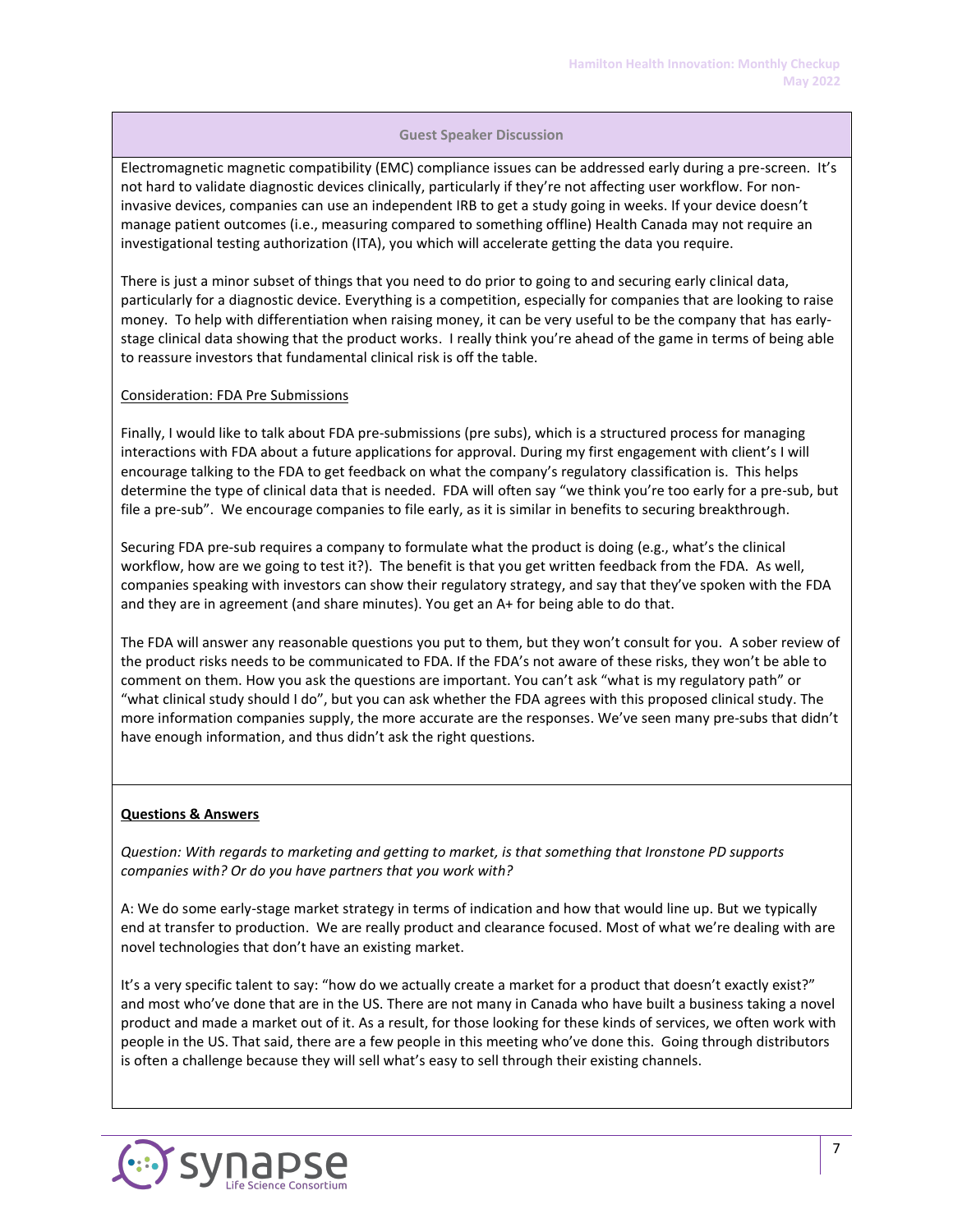*Question: We are about to start a clinical trial at MacMaster to assess safety, and the electric components of our SaaS device. Do you provide that kind of services, or do you have any connection to pass it in terms of its 60601? We have a waiver from health Canada, so it's not a class two class one and there is no direct contact with patient, but we need to do a visibility study.*

Answer: If it's just software and looking at images obtained through the standard course of a colonoscopy, then you wouldn't have electrical safety requirements. If the product is an electrical device and needs service, we don't execute compliance testing (we work with MegaLab or QD), but we determine what testing is necessary and make sure that the right documentation is secured to get certification. I suspect that if your device is SaaS, and you've got a waiver from Health Canada saying it's not a medical device in the context of the study, then you are probably okay.

I think your real validation requirements would be on some sponsor risk to make sure that you don't do a study with software that doesn't work and get a result that you can't reproduce or doesn't reflect device performance. I don't think there would be safety requirements, but I'd need to better understand what the device is and what it does before providing a definitive answer.

*Question: What, if anything, do you need from the community going forward? What resources, capabilities or access to infrastructure would allow you to be more successful and more capable of supporting medical device companies that you are consulting to?*

A: A lot of our clients need clinical data. So ,connections with hospitals are really helpful for us in terms of principal investigators (PIs) that could execute clinical studies. PIs not associated with teaching hospital can also be useful, because it tends to be a little easier to do studies there.

We're always looking for good talent as well. One place that we would be interested in engaging a little earlier is with investors, helping them evaluate opportunities. We've done some due diligence work, as they onboard companies to make sure their investment is used efficiently. That's one of our next steps, really to work with investors and help make sure that the plan that their funding is rational.

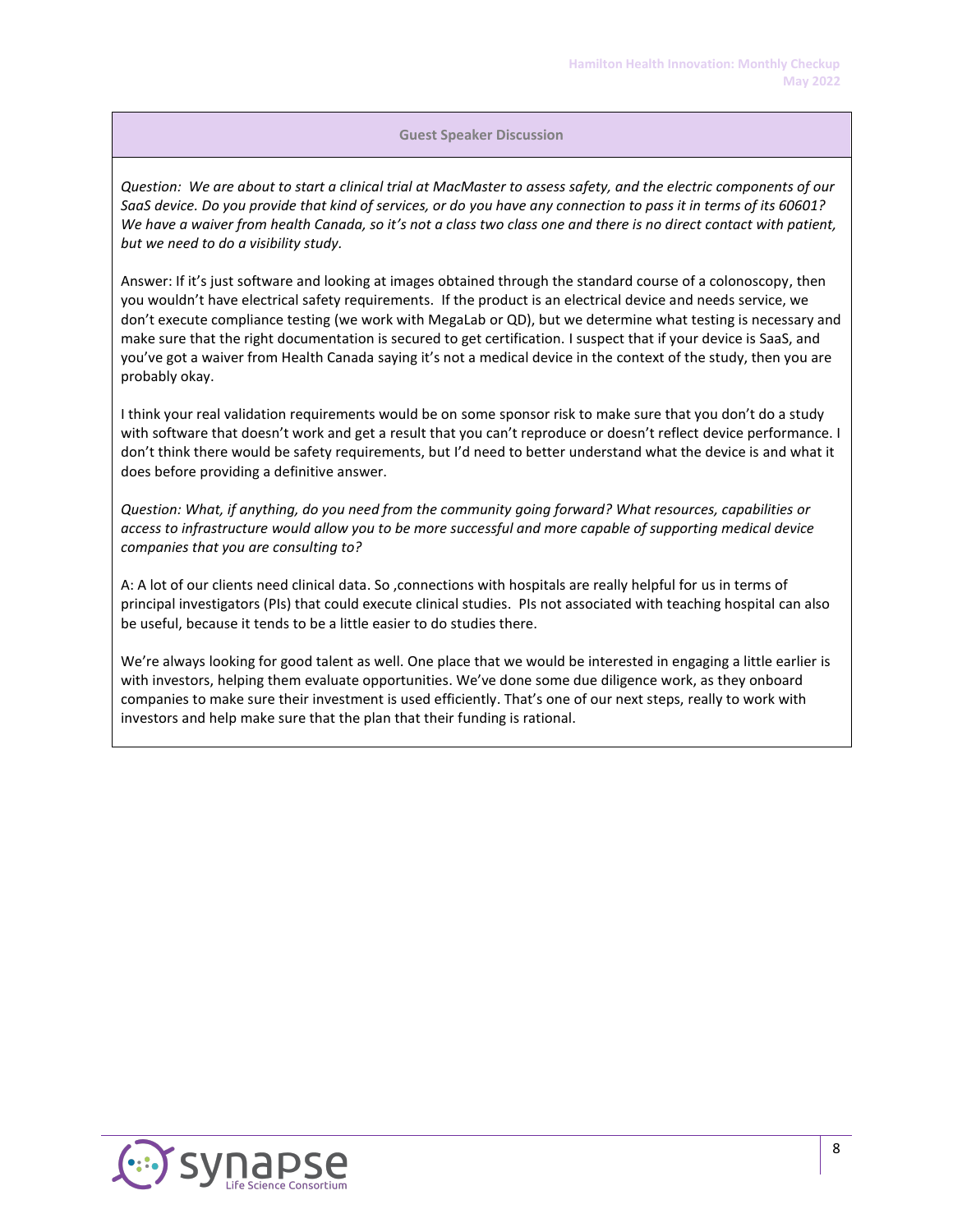# **Time allotted |** *15 Minutes*

# Topic: **Communicate**

Recent successes, upcoming events, innovation pipeline, new products, health innovation trends, etc.

| <b>Discussion</b>                                                                                                                                                                                                                                                                                                                                                                                                                                                                                                                                                                                                                                                                                                                                                                                                                              | <b>Presenter</b>                                |
|------------------------------------------------------------------------------------------------------------------------------------------------------------------------------------------------------------------------------------------------------------------------------------------------------------------------------------------------------------------------------------------------------------------------------------------------------------------------------------------------------------------------------------------------------------------------------------------------------------------------------------------------------------------------------------------------------------------------------------------------------------------------------------------------------------------------------------------------|-------------------------------------------------|
| OmniaBio announces \$90M from private investor: CCRM's capabilities go from clinical to<br>commercial scale                                                                                                                                                                                                                                                                                                                                                                                                                                                                                                                                                                                                                                                                                                                                    | Stacey<br>Johnson<br>(CCRM)                     |
| OmniaBio, a subsidiary of CCRM, has executed a strategic agreement with Medipost, a global<br>leader in stem cell therapeutics. Medipost is acquiring an interest in OmniaBio from CCRM for<br>cash of \$30 million and is investing an additional \$60 million into OmniaBio. OmniaBio will start<br>construction at McMaster Innovation Park this summer, an overall project worth \$580 million.                                                                                                                                                                                                                                                                                                                                                                                                                                            |                                                 |
| OmniaBio is expected to be Canada's largest contract development and manufacturing<br>organization (CDMO) for the manufacture of cell and gene therapies. OmniaBio will provide<br>pivotal/Phase III and commercial-scale manufacturing of gene-modified cells and viral vectors<br>that is an expansion of the clinical-stage capabilities already offered by CCRM, a leader in<br>developing and commercializing regenerative medicine-based technologies, and cell and gene<br>therapies.                                                                                                                                                                                                                                                                                                                                                   |                                                 |
| Building on CCRM's existing expertise, OmniaBio will work with a variety of cell types, such as T<br>cells and induced pluripotent stem cells. OmniaBio's manufacturing platforms are customized<br>for viral vectors, as well as autologous and allogeneic cells.                                                                                                                                                                                                                                                                                                                                                                                                                                                                                                                                                                             |                                                 |
| There is a manufacturing capacity issue in the cell and gene therapy industry due to the large<br>volume of products in clinical trials, with demand outstripping CDMO availability by at least five<br>times. In the first phase of construction, OmniaBio will build an approximately 85,000 ft <sup>2</sup> (7,897<br>m <sup>2</sup> ) facility, equipped with 15 clean rooms and staffed by 500 employees, which is expected to<br>be completed in 2024. With further planned expansion, OmniaBio and CCRM combined will<br>have more than 50 clean rooms and over 1000 employees when you include CCRM's Centre for<br>Cell and Vector Production at the MaRS Discovery District in Toronto, a partnership with UHN.                                                                                                                      |                                                 |
| To read the full article, click here                                                                                                                                                                                                                                                                                                                                                                                                                                                                                                                                                                                                                                                                                                                                                                                                           |                                                 |
| Innovation Factory Now Accepting Second Cohort to Engage with Hamilton's Research Hospitals<br>As part of its ongoing commitment to support economic recovery, promote product<br>commercialization, and facilitate job growth, Innovation Factory is pleased to announce it is<br>accepting applications for the second cohort of the Hamilton Ecosystem to Accelerate and<br>Leverage Trials of Health Innovation (HEALTHI) program. Innovation Factory is receiving up to<br>\$300,000 in funding from the National Research Council of Canada Industrial Research<br>Assistance Program (NRC IRAP) in support of the program, which will enable life science<br>companies to collaborate with world-class research hospitals. Ultimately, this will lead to<br>increased product development and innovations within the healthcare sector. | Jennifer<br>Gauvreau<br>(Innovation<br>Factory) |
| The HEALTHI program is accessible through an application process administered by Innovation<br>Factory, in collaboration with the Synapse Life Science Consortium (Synapse). Successful<br>applicants will have the opportunity to engage with key stakeholders as part of a future<br>commercialization project or clinical trial with research groups at either Hamilton Health<br>Sciences or St. Joseph's Healthcare Hamilton.                                                                                                                                                                                                                                                                                                                                                                                                             |                                                 |

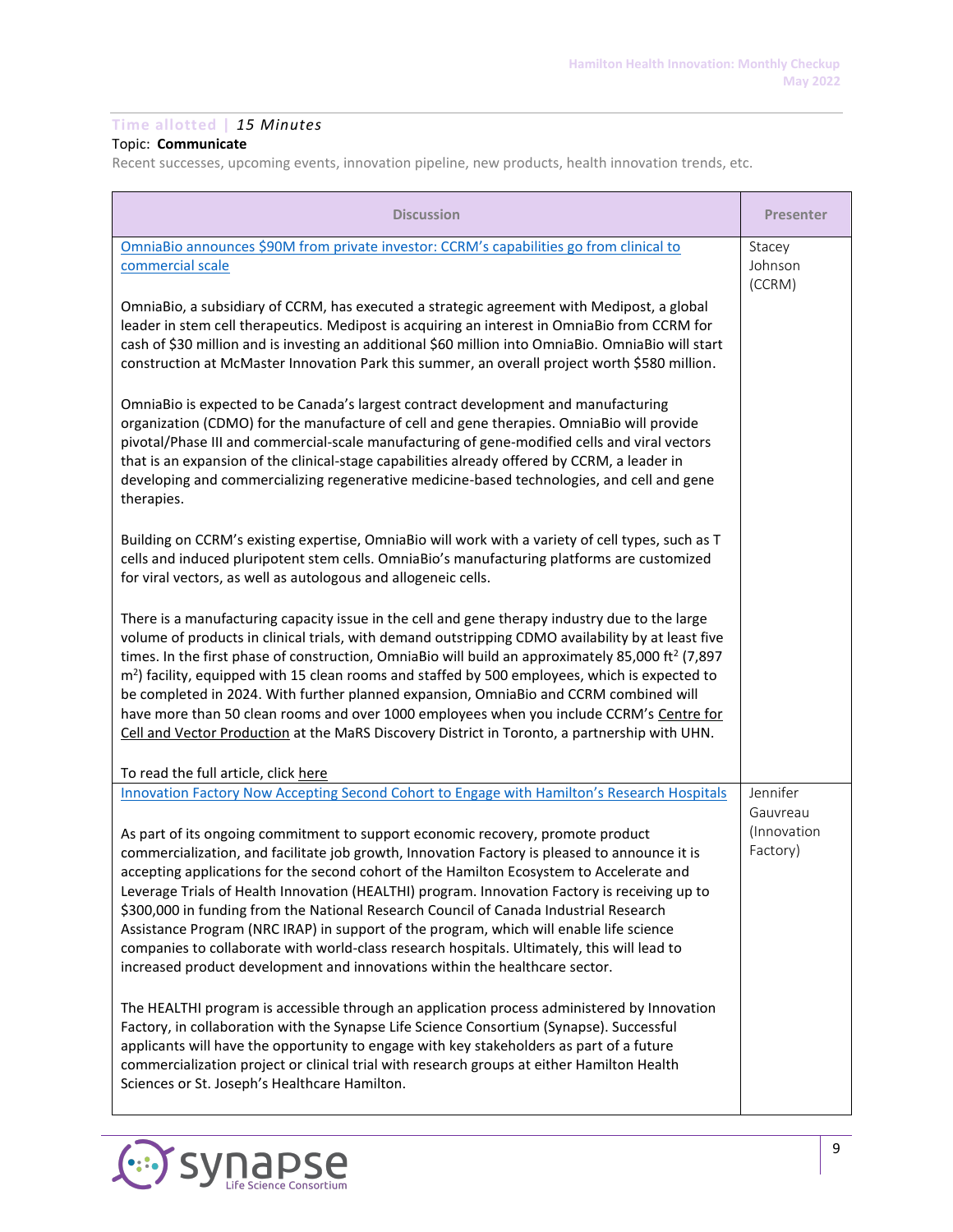| <b>Discussion</b>                                                                                                                                                                                                                                                                                                                                                                                                                                                                                                                                                  | <b>Presenter</b> |
|--------------------------------------------------------------------------------------------------------------------------------------------------------------------------------------------------------------------------------------------------------------------------------------------------------------------------------------------------------------------------------------------------------------------------------------------------------------------------------------------------------------------------------------------------------------------|------------------|
| Read the full press release here                                                                                                                                                                                                                                                                                                                                                                                                                                                                                                                                   |                  |
| ToeFX reaches milestone of 100 clinics across Canada                                                                                                                                                                                                                                                                                                                                                                                                                                                                                                               | Monika           |
|                                                                                                                                                                                                                                                                                                                                                                                                                                                                                                                                                                    | Yazdania         |
| ToeFX, a healthtech startup offering a safe, effective treatment for nail fungus (onychomycosis),<br>celebrated reaching a new milestone with their innovative ClearToe Therapy Light, which is now<br>available at over 100 clinics from BC to Newfoundland. ToeFX is a longstanding Forge client and<br>developed a non-invasive, non-toxic, and painless treatment for clinicians to clear up nail fungus<br>within eight to ten treatments using their innovative ClearToe Therapy Light.                                                                      | (ToeFx)          |
| The treatment is authorized by Health Canada and uses photodisinfection technology together<br>with ClearToe Serum, without the use of lasers. Prior to ToeFX, Canadian foot care clinicians had<br>only a handful of options at their disposal - oral or topical prescription medications, laser<br>therapy or nail removal.                                                                                                                                                                                                                                      |                  |
| ToeFX has seen consistently high demand for their ClearToe Therapy light, with 30 clinics<br>adopting the therapy method across Canada within the first quarter of its launch to the market.<br>Clinicians value the ease of use and affordability of the therapy method, while patients enjoy<br>having non-invasive treatment option that does not cause any adverse effects. The Hamilton-<br>based startup is deeply committed to researching, testing. and manufacturing their products in<br>Canada and is currently developing novel diagnostic techniques. |                  |
| HHS patients to move from one MyChart to another                                                                                                                                                                                                                                                                                                                                                                                                                                                                                                                   | Alex Muggah      |
| Hamilton Health Sciences (HHS) patients currently using the regional MyChart app to access<br>personal health information, like hospital test results, are about to get a new and improved<br>online tool. The new MyChart app by Epic will be available to all HHS patients - including those<br>already using the existing version - beginning June 4. The new MyChart app, managed by HHS,<br>replaces the regional tool currently available to HHS patients through Sunnybrook Hospital.<br>Read the full CanHealth Technology article here                    | (Synapse)        |
| St. Joe's, Hamilton conducts robotic esophagectomy                                                                                                                                                                                                                                                                                                                                                                                                                                                                                                                 | Alex Muggah      |
| With a new, fully robotic approach, thoracic surgeons at St. Joseph's Healthcare Hamilton have<br>changed the way that esophageal cancer surgeries are performed. It's the most significant<br>advancement in surgery for esophageal cancer in Canada in more than two decades.<br>"While esophageal cancer rarely makes headlines, it has the second highest mortality rate of all                                                                                                                                                                                | (Synapse)        |
| cancers," said Dr. Waël Hanna, a thoracic surgeon at St. Joe's and the head of research within<br>the hospital's Boris Family Centre for Robotic Surgery. "It's so deadly because the esophagus is<br>deep in the throat and thorax and has historically been difficult to operate on using traditional<br>surgical methods."                                                                                                                                                                                                                                      |                  |
| The complication rate for those undergoing a traditional esophagectomy (a procedure to<br>remove the cancerous portion of the esophagus while pulling the stomach up in the chest cavity<br>to reattach it) is as high as 60 percent.<br>Read the full Canadian Healthcare Technology article here                                                                                                                                                                                                                                                                 |                  |
| Nowhere to grow: Canada's biotech sector is booming, but a lack of lab space has some                                                                                                                                                                                                                                                                                                                                                                                                                                                                              | Alex Muggah      |
| companies looking south (The Logic, subscription required)                                                                                                                                                                                                                                                                                                                                                                                                                                                                                                         | (Synapse)        |

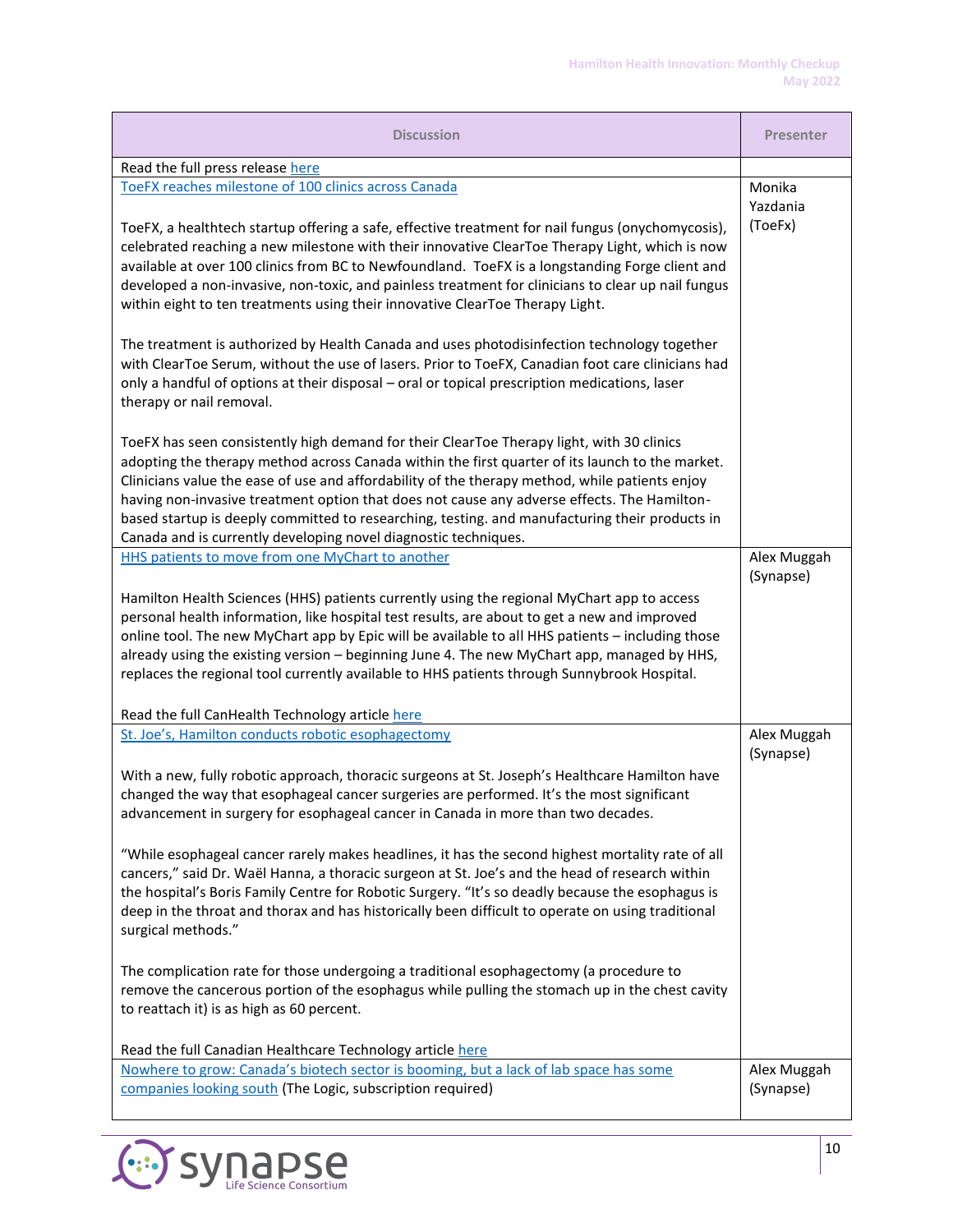| <b>Discussion</b>                                                                                                                                                                                                                                                                                                                                                                                                                                                                                                                                                                                                                                                                                                                                     | <b>Presenter</b>         |
|-------------------------------------------------------------------------------------------------------------------------------------------------------------------------------------------------------------------------------------------------------------------------------------------------------------------------------------------------------------------------------------------------------------------------------------------------------------------------------------------------------------------------------------------------------------------------------------------------------------------------------------------------------------------------------------------------------------------------------------------------------|--------------------------|
| Laboratories-whether wet, where chemicals, drugs and biological matter can be tested and<br>analyzed; or dry, with a focus on computers, electronics and other such instruments - can't<br>operate just anywhere. According to Daniel Lacey, practice lead for life sciences at real estate<br>services firm CBRE in Toronto, they need specialized infrastructure. "The costs are huge," he<br>said. "They're more than any other real estate asset."                                                                                                                                                                                                                                                                                                |                          |
| The tight market is especially challenging for scaling companies that have raised some money<br>but aren't associated with research hospitals or universities, said Alex Muggah, director of<br>Synapse, a life-science industry coalition focused on supporting the sector in and around<br>Hamilton, Ont. "Once you have achieved a certain size and scale of capital raise, your company<br>is able to build out its own facility," he said. "But most life-science companies in Canada are<br>startups." Muggah said venture capital investors don't have the appetite to wait 18 to 24<br>months for a company they've just funded to build a lab space. "They want to be hitting<br>performance milestones in 18 months, not to start working." |                          |
| In the meantime, companies in the GTA have few options. The McMaster Innovation Park in<br>Hamilton has begun a "mega hub" expansion that will host 1.3 million square feet of new labs.<br>"McMaster Innovation Park is the only real game in town right now," said Lacey. "There are<br>projects planned in Toronto, but there's nothing under construction."                                                                                                                                                                                                                                                                                                                                                                                       |                          |
| Read the full article at The Logic (subscription required)                                                                                                                                                                                                                                                                                                                                                                                                                                                                                                                                                                                                                                                                                            |                          |
| McMaster entrepreneur (Synmedix) uses baking soda to supercharge antibiotic                                                                                                                                                                                                                                                                                                                                                                                                                                                                                                                                                                                                                                                                           | Alex Muggah<br>(Synapse) |
| Helped by \$300,000 from the seed fund sponsored by McMaster's vice-president, research, Eric<br>Brown's start-up firm Synmedix will soon test a new topical preparation of bicarbonate mixed<br>with the antibiotic azithromycin to treat infected diabetic foot ulcers (DFUs).                                                                                                                                                                                                                                                                                                                                                                                                                                                                      |                          |
| This potentially game-changing solution is called BCX and, if successful, could both combat drug-<br>resistant bacteria and help develop a thriving biotech sector in Hamilton.                                                                                                                                                                                                                                                                                                                                                                                                                                                                                                                                                                       |                          |
| "It is crazy because it is so simple," said Brown, a Distinguished University Professor of<br>biochemistry and biomedical sciences at McMaster and a member of Canada's Global Nexus for<br>Pandemics and Biological Threats as well as the Michael G. DeGroote Institute for Infectious<br>Disease Research.                                                                                                                                                                                                                                                                                                                                                                                                                                         |                          |
| Brown said there are currently no topical antibiotics that can treat diabetic foot ulcers, which<br>every year affect 140 million people with diabetes worldwide. Of these patients, half will suffer a<br>diabetic foot ulcer infection, which is often difficult to treat with oral antibiotics, owing, in part,<br>to drug-resistant bacteria.                                                                                                                                                                                                                                                                                                                                                                                                     |                          |
| Read the full Brighter World article here                                                                                                                                                                                                                                                                                                                                                                                                                                                                                                                                                                                                                                                                                                             |                          |
| The three things Ontario needs to do to make its health-care system sustainable in the long term<br>(Opinion, Hamilton Spectator)                                                                                                                                                                                                                                                                                                                                                                                                                                                                                                                                                                                                                     | Alex Muggah<br>(Synapse) |
| With an election fast approaching, the future of health care is top of mind for many people in<br>Hamilton. The COVID-19 pandemic has placed incredible strain on the health-care system we all<br>rely on. As a result, no matter which party is elected in June, the Government of Ontario must<br>continue with significant, long-term investments in health services and planning. Three areas of                                                                                                                                                                                                                                                                                                                                                 |                          |

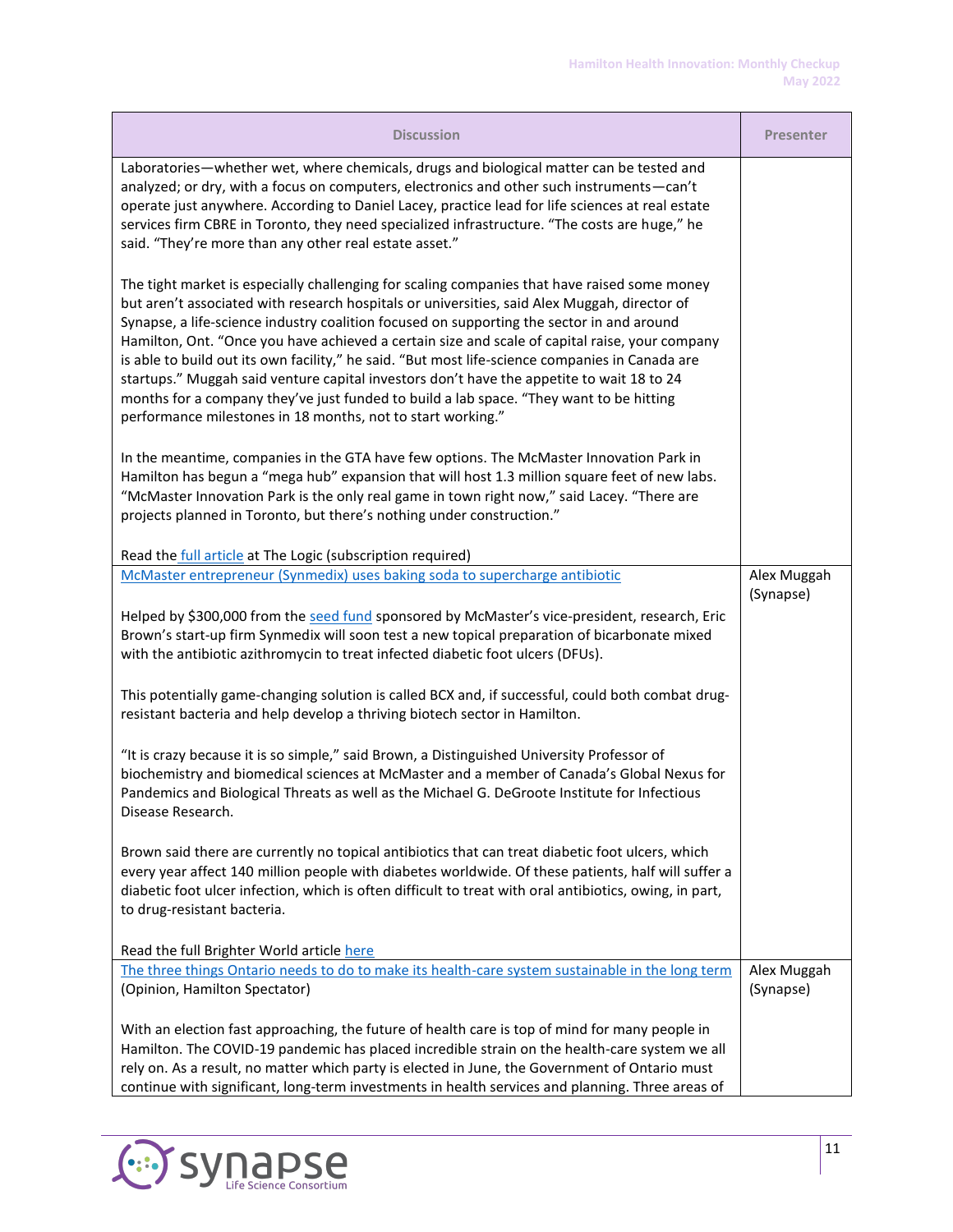| <b>Discussion</b>                                                                                                                                                                                                                                                                                                                                                                                                                                                                                                                                                                                                                                                                                                                                                                                        | <b>Presenter</b> |
|----------------------------------------------------------------------------------------------------------------------------------------------------------------------------------------------------------------------------------------------------------------------------------------------------------------------------------------------------------------------------------------------------------------------------------------------------------------------------------------------------------------------------------------------------------------------------------------------------------------------------------------------------------------------------------------------------------------------------------------------------------------------------------------------------------|------------------|
| improvement in particular deserve attention if we are to ensure timely access to health services<br>for everyone who needs them.                                                                                                                                                                                                                                                                                                                                                                                                                                                                                                                                                                                                                                                                         |                  |
| Reducing the service backlog that has accrued during the pandemic is a top priority. Postponed<br>diagnostics, surgeries and other delayed procedures have increased the amount of untreated<br>illness in our communities. There is now an estimated backlog of 25,000 adult and pediatric<br>patients waiting to be seen in Hamilton and the surrounding region. This cannot be overcome<br>without aggressive investment in innovative solutions to increase health service capacity. We<br>cannot go back to the way things were before the pandemic $-$ we need to find new<br>approaches.                                                                                                                                                                                                          |                  |
| It is also vital to renew the oldest hospital facilities in Ontario. This was made evident during the<br>pandemic, as COVID-19 spread quickly through hospital wards built to meet infection standards<br>from a bygone era. Ambulances lined up outside facilities without adequate beds. Fortunately,<br>in Hamilton, the redevelopment of Juravinski Hospital was recently approved by the province to<br>proceed to the next stage of planning. This project will see the replacement of several outdated<br>patient care towers. It will add over a hundred new hospital beds. To see this through, our<br>community must rally behind the project, advocate to the province for its quick completion and<br>fundraise in support of the costs not covered.                                         |                  |
| Still, new facilities are only as good as the staff inside them. Health human resources in Ontario,<br>and much of Canada, are at a critically low level. Employment vacancies are rising for the<br>workers we need to maintain timely access to care. This includes registered nurses, health care<br>aids and certain types of physicians. Training, recruiting and retaining sufficient health-care<br>workers to meet the needs of a growing and aging population will make or break the future of<br>our health care system. Hamilton Health Sciences has been working with local academic<br>partners, particularly Mohawk College, to bring nursing trainees into the workplace as quickly as<br>possible. Investing to expand this program would help alleviate our shortages in the near term. |                  |
| Our health-care system is experiencing a pivotal moment of change and opportunity. The ideas<br>above are only a few of the many we must consider.                                                                                                                                                                                                                                                                                                                                                                                                                                                                                                                                                                                                                                                       |                  |
| Read the full article here<br>Able Innovations announces \$7.5 million to take the pain out of patient transfer (Betakit)                                                                                                                                                                                                                                                                                                                                                                                                                                                                                                                                                                                                                                                                                | Alex Muggah      |
| The Toronto-based robotic medical device startup (and Innovation Factory HEALTHI program<br>participant) focuses on the problem of patient transfer-a run-of-the-mill, labour-intensive<br>procedure that usually involves some combination of porters, nurses, and orderlies lifting a<br>patient from point a to point b, sometimes using bed sheets or a slider board.                                                                                                                                                                                                                                                                                                                                                                                                                                | (Synapse)        |
| The typical patient transfer process as "pretty crude," adding that it can cause pain to patients<br>and result in hospital staff experiencing injuries. Amid an already short-staffed healthcare<br>system during COVID-19, the issues associated with this routine task have become magnified.                                                                                                                                                                                                                                                                                                                                                                                                                                                                                                         |                  |
| Enter Able Innovations, which has built a robotic medical device designed to address the<br>problem of patient transfer, called the ALTA Platform. To date, the startup has secured \$7.5<br>million CAD in previously unannounced venture capital and grant funding, and the support of<br>doctors like Puri to develop and begin rolling out its solution.                                                                                                                                                                                                                                                                                                                                                                                                                                             |                  |

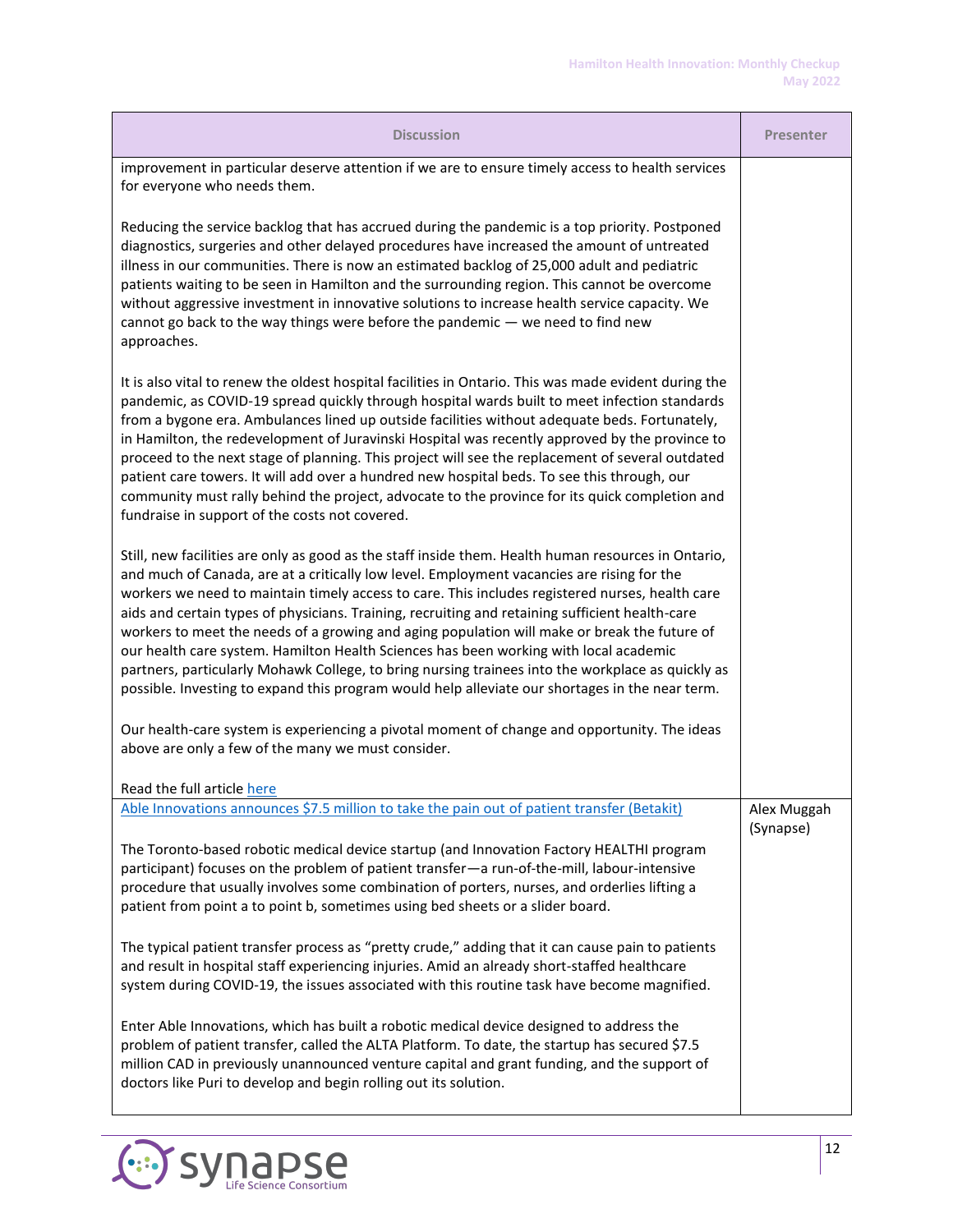| <b>Discussion</b>                                                                                                                                                                                                                                                                                                                                                                                      | <b>Presenter</b>         |
|--------------------------------------------------------------------------------------------------------------------------------------------------------------------------------------------------------------------------------------------------------------------------------------------------------------------------------------------------------------------------------------------------------|--------------------------|
| "The best solutions are the ones that change the standard of care, and sometimes they're super,<br>super simple," said Puri. "And this is that thing. It's very, very simple-it's a lateral transfer. It<br>happens millions, if not billions of times a day, around the world, but nobody cares about it."                                                                                            |                          |
| Read the full Betakit article here                                                                                                                                                                                                                                                                                                                                                                     |                          |
| City of Hamilton investing \$3.6 million in air purification system improvements across City<br>facilities                                                                                                                                                                                                                                                                                             | Alex Muggah<br>(Synapse) |
| With \$3.6 million in funding support through the federal government's Investing in Canada<br>Infrastructure Program (COVID-19 Resilience stream), the City of Hamilton is making air<br>purification improvements across City facilities over the coming months with the goal of<br>improving air quality and reducing airborne and surface contaminants such as bacteria,<br>pollutants and viruses. |                          |
| A tender for the remaining improvements at City facilities as part of this federal investment is<br>expected to be released later this year, with improvements being completed by December 2023.                                                                                                                                                                                                       |                          |

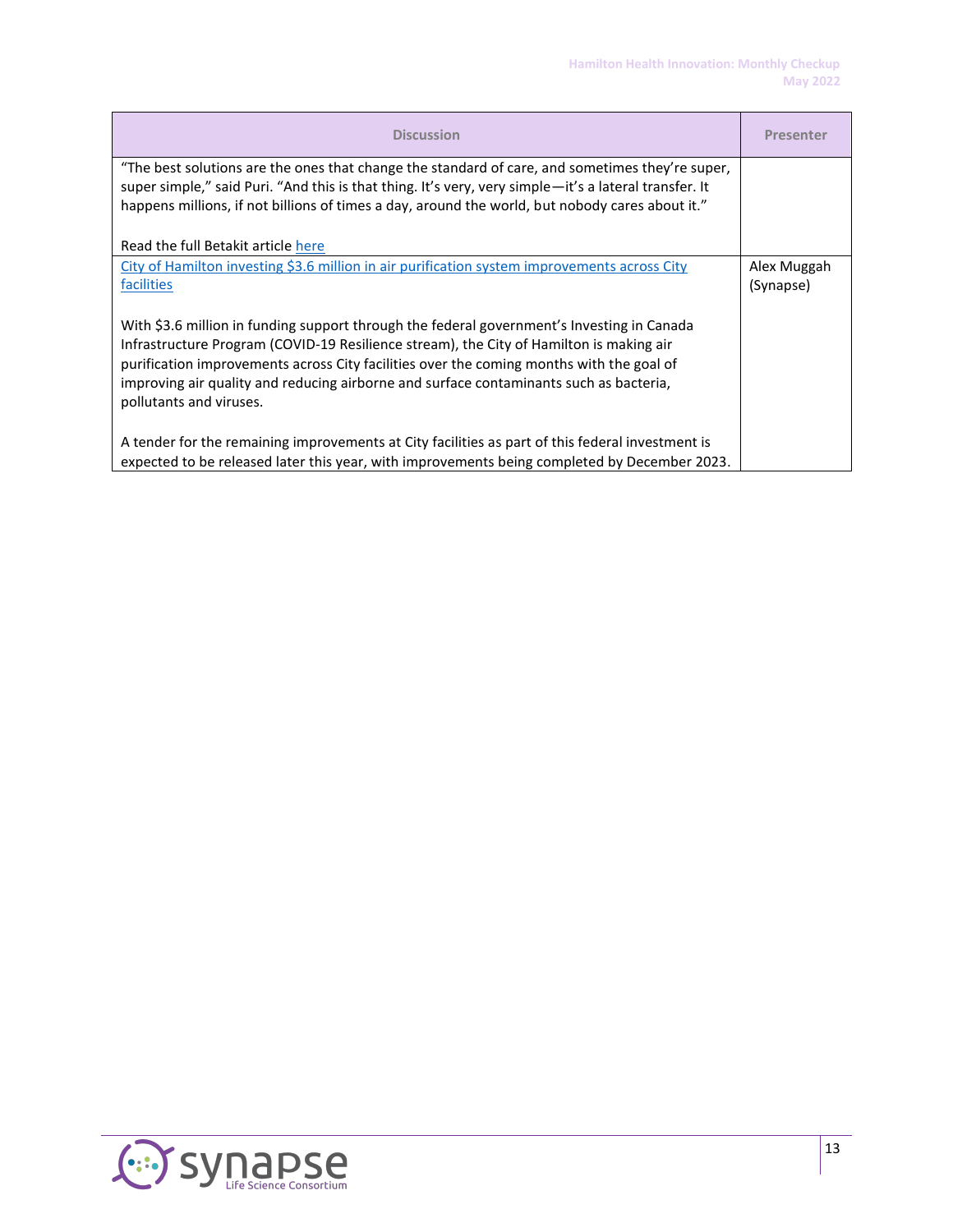# **Time allotted |** *15 Minutes*

# Topic: **Collaborate & Accelerate**

Partnership opportunities, programming and resources available to the community, market gaps and challenges, learn about potential funding opportunities, discuss new RFPs issued, etc.

| <b>Discussion</b>                                                                                                                                                                                                                                                                                                                                                                                                                                                                                                                                                                                                                                                                                                                                                                                                                                                                                                                                                                                                                                                                                                                                                                                                                                                                                                                                                                                                                                                                                                                                                                                                                                                                                                                                                                                                         | <b>Presenter</b>         |
|---------------------------------------------------------------------------------------------------------------------------------------------------------------------------------------------------------------------------------------------------------------------------------------------------------------------------------------------------------------------------------------------------------------------------------------------------------------------------------------------------------------------------------------------------------------------------------------------------------------------------------------------------------------------------------------------------------------------------------------------------------------------------------------------------------------------------------------------------------------------------------------------------------------------------------------------------------------------------------------------------------------------------------------------------------------------------------------------------------------------------------------------------------------------------------------------------------------------------------------------------------------------------------------------------------------------------------------------------------------------------------------------------------------------------------------------------------------------------------------------------------------------------------------------------------------------------------------------------------------------------------------------------------------------------------------------------------------------------------------------------------------------------------------------------------------------------|--------------------------|
| Want to Connect with your Ecosystem: Check out the Synapse Health Ecosystem Directory                                                                                                                                                                                                                                                                                                                                                                                                                                                                                                                                                                                                                                                                                                                                                                                                                                                                                                                                                                                                                                                                                                                                                                                                                                                                                                                                                                                                                                                                                                                                                                                                                                                                                                                                     | Alex Muggah<br>(Synapse) |
| Synapse has created a Director of +200 private- and public-sector organizations in the<br>Hamilton (and regional) health innovation ecosystem which work alongside the Synapse<br>Consortium to support of the commercialization of health innovation. Learn more about<br>what others are up to, and identify potential collaborative partners at:<br>www.synapseconsortium.com/directory                                                                                                                                                                                                                                                                                                                                                                                                                                                                                                                                                                                                                                                                                                                                                                                                                                                                                                                                                                                                                                                                                                                                                                                                                                                                                                                                                                                                                                |                          |
| Engaging Mohawk College's IDEAWORKS                                                                                                                                                                                                                                                                                                                                                                                                                                                                                                                                                                                                                                                                                                                                                                                                                                                                                                                                                                                                                                                                                                                                                                                                                                                                                                                                                                                                                                                                                                                                                                                                                                                                                                                                                                                       | Andrea Johnson           |
| IDEAWORKS projects in general (of which, MEDIC is one area) which was provided and may<br>help with identifying if Mohawk College can support our companies with projects. This might<br>be a refresher for some or all of us, but highlighting nonetheless:<br>Tips for Innovation Factory Referrals to IDEAWORKS<br>Our four innovation centres (MEDIC for Digital Health, AMIC for 3D printing, EPIC for<br>energy efficiency related projects and MTIC for Medical Technologies related<br>challenges) are active during this time- but note that due to existing commitments,<br>are often looking at projects one month to three months in the future.<br>Other areas of expertise are on a case by case basis, especially this year, with a<br>$\bullet$<br>number of our faculty committed to teaching and revamping courses<br>The ideal applied research partner is one that is in the scaling stage; they have some<br>$\bullet$<br>revenue and can meet a lot of the funding agencies criteria for funding or want to<br>self-fund a research project. Typically what we look for is 2+2; two years in business<br>with two employees<br>We recommend working with us on projects that aren't mission critical but can help<br>$\bullet$<br>the company explore an innovative idea.<br>What about start-ups?<br>If they require a few tips or advice, we can normally chat with them (or if there is a<br>$\bullet$<br>critical mass -like five or six companies in a space-, we can do a webinar type<br>discussion).<br>They can see about the availability of capstone projects, where students generally<br>work on projects for a four month period, for free, in order to get course credit. It<br>may help with MVPs.<br>Contact Andrea Johnson for more information: andrea.johnson4@mohawkcollege.ca | (Mohawk<br>College)      |
| The CONNECTION - McMaster University Online Partnerships Portal!                                                                                                                                                                                                                                                                                                                                                                                                                                                                                                                                                                                                                                                                                                                                                                                                                                                                                                                                                                                                                                                                                                                                                                                                                                                                                                                                                                                                                                                                                                                                                                                                                                                                                                                                                          | Gay Yuyitung             |
| The Connection is a new program offered by McMaster's Office of Community Engagement<br>(OCE) designed to facilitate online, mutually beneficial partnerships between campus and<br>local Hamilton community organizations. As communities look for ways to adapt and rebuild<br>in response to COVID-19 The Connection will make the process of addressing Hamilton<br>community and University identified needs easier by providing online tools and resources.<br>It's a way for everyone who sees themselves as part of a collective community-campus effort<br>to connect and respond to COVID-19 locally                                                                                                                                                                                                                                                                                                                                                                                                                                                                                                                                                                                                                                                                                                                                                                                                                                                                                                                                                                                                                                                                                                                                                                                                            | (MILO)                   |

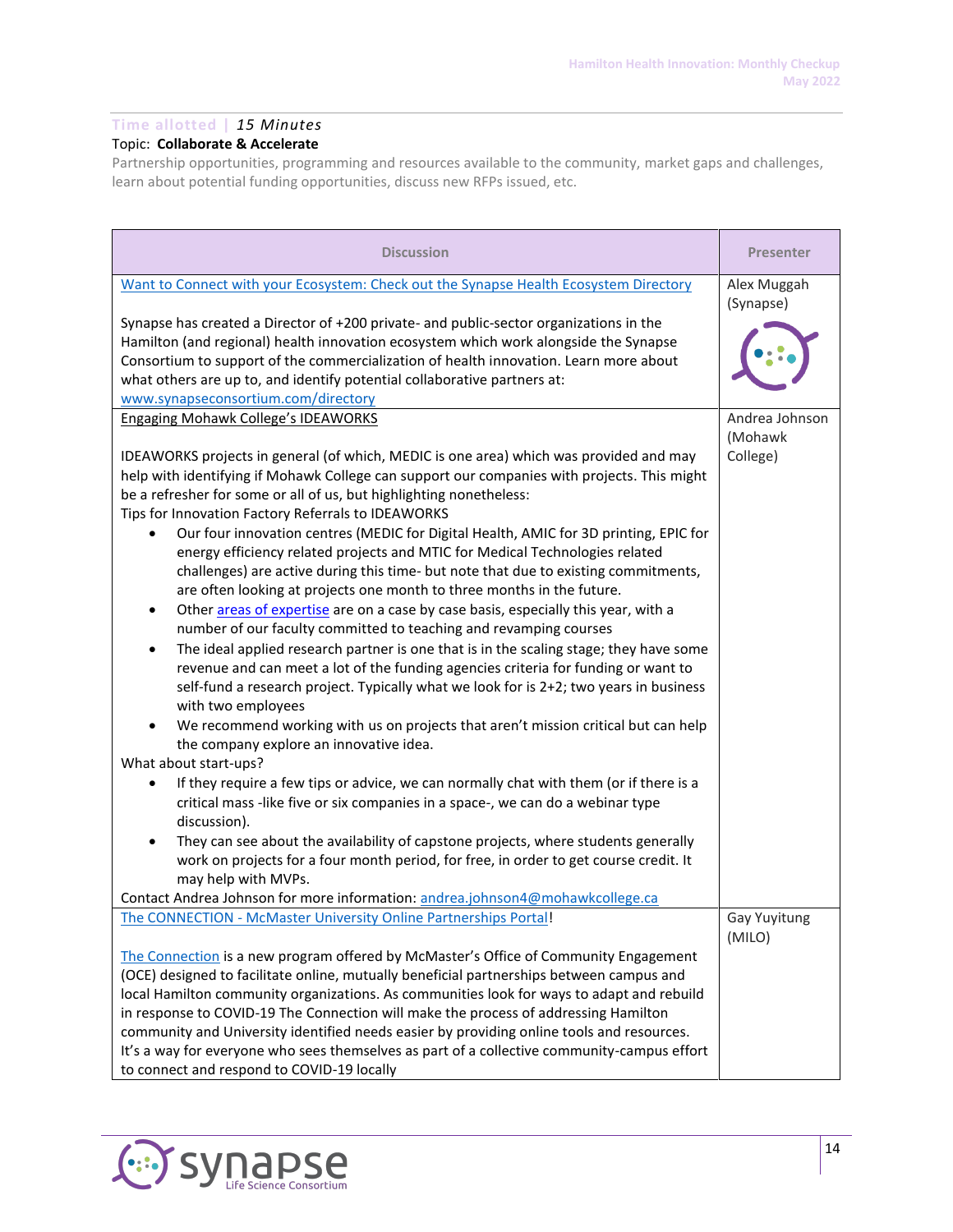| <b>Discussion</b>                                                                                                                                                                                                                                                                                                                                                                                                                                                                                                                                                                                                              | <b>Presenter</b>                        |
|--------------------------------------------------------------------------------------------------------------------------------------------------------------------------------------------------------------------------------------------------------------------------------------------------------------------------------------------------------------------------------------------------------------------------------------------------------------------------------------------------------------------------------------------------------------------------------------------------------------------------------|-----------------------------------------|
| Collaborating with McMaster Institute for Infectious Disease Research (New Intake Form)                                                                                                                                                                                                                                                                                                                                                                                                                                                                                                                                        | Gay Yuyitung<br>(MILO)                  |
| In addition to our ongoing COVID-19 research initiatives at McMaster, the Michael G.<br>DeGroote Institute for Infectious Disease Research is mobilizing its strong research<br>community to assist Canadian researchers and businesses in their attempts to find solutions<br>to the international crisis. The IIDR teams have the capacity to assist with the testing of anti-<br>viral compounds and products, as well as the testing of products or devices aimed at<br>sterilization. This includes new methods for sterilizing personal protective equipment. They<br>are able to offer services in the following areas: |                                         |
| . BSL2 cell culture infection with representative human coronaviruses;<br>. Testing of methods or products that are designed to inactivate the virus;<br>. Biochemical/enzyme studies with anti-viral agents.                                                                                                                                                                                                                                                                                                                                                                                                                  |                                         |
| Cell culture and small animal models of SARS-CoV-2 infection can be performed in<br>McMaster's secure biosafety level 3 facility. Availability for BSL3 testing is very limited, and<br>projects requiring this type of work will be screened and prioritized by an internal<br>committee.                                                                                                                                                                                                                                                                                                                                     |                                         |
| If you have a product or innovation that you are interested in pursuing further and feel that<br>we could be of assistance to you, please reach out to us through the online form. Each<br>project will be evaluated to determine if McMaster has the capabilities and capacity to<br>perform the required testing.                                                                                                                                                                                                                                                                                                            |                                         |
| Hamilton-based technologies available for licensing                                                                                                                                                                                                                                                                                                                                                                                                                                                                                                                                                                            | Glen Crossley<br>(MILO)                 |
| Each year researchers at McMaster, Hamilton Health Sciences, and St. Joseph's Healthcare<br>Hamilton make new discoveries that lead to new products, services, or process<br>improvements to help companies expand their pipeline or increase their productivity. The<br>business development team at MILO is here to help you tap into and access these discoveries<br>as efficiently as possible. MILO's objective is to support effective transfer of these<br>technologies to companies for social and economic benefit and enable the continued growth<br>of research excellence at the institutions.                     |                                         |
| Please contact Glen Crossley, Associate Director, Business Development and IP or search the<br>list to see some of the technologies currently available for licensing or further R&D                                                                                                                                                                                                                                                                                                                                                                                                                                           |                                         |
| <b>Hamilton Innovation Partnership Portal</b>                                                                                                                                                                                                                                                                                                                                                                                                                                                                                                                                                                                  | Michael Jones<br>(Synapse)              |
| Synapse has created the Hamilton Innovation Partnership Portal (HIPP) to make the process<br>simpler and more streamlined to find new partners within Canada's leading health research<br>and educational ecosystem. It is a way for companies to interact with the Hamilton<br>community. A streamlined approach, to have Synapse represent everyone. We've set up an<br>intake form for companies to direct request to the portal. Portal is online through the<br>Synapse website: http://synapseconsortium.com/partner/                                                                                                    |                                         |
| Submit Community Events on the Innovation Factory Calendar<br>Our calendar is home to Innovation Factory workshops and networking events as well as<br>events from the community which help support our local entrepreneurs and businesses. If<br>you have an event which may a fit, please submit it and we will review it within five business<br>days.                                                                                                                                                                                                                                                                      | Annie Horton<br>(Innovation<br>Factory) |

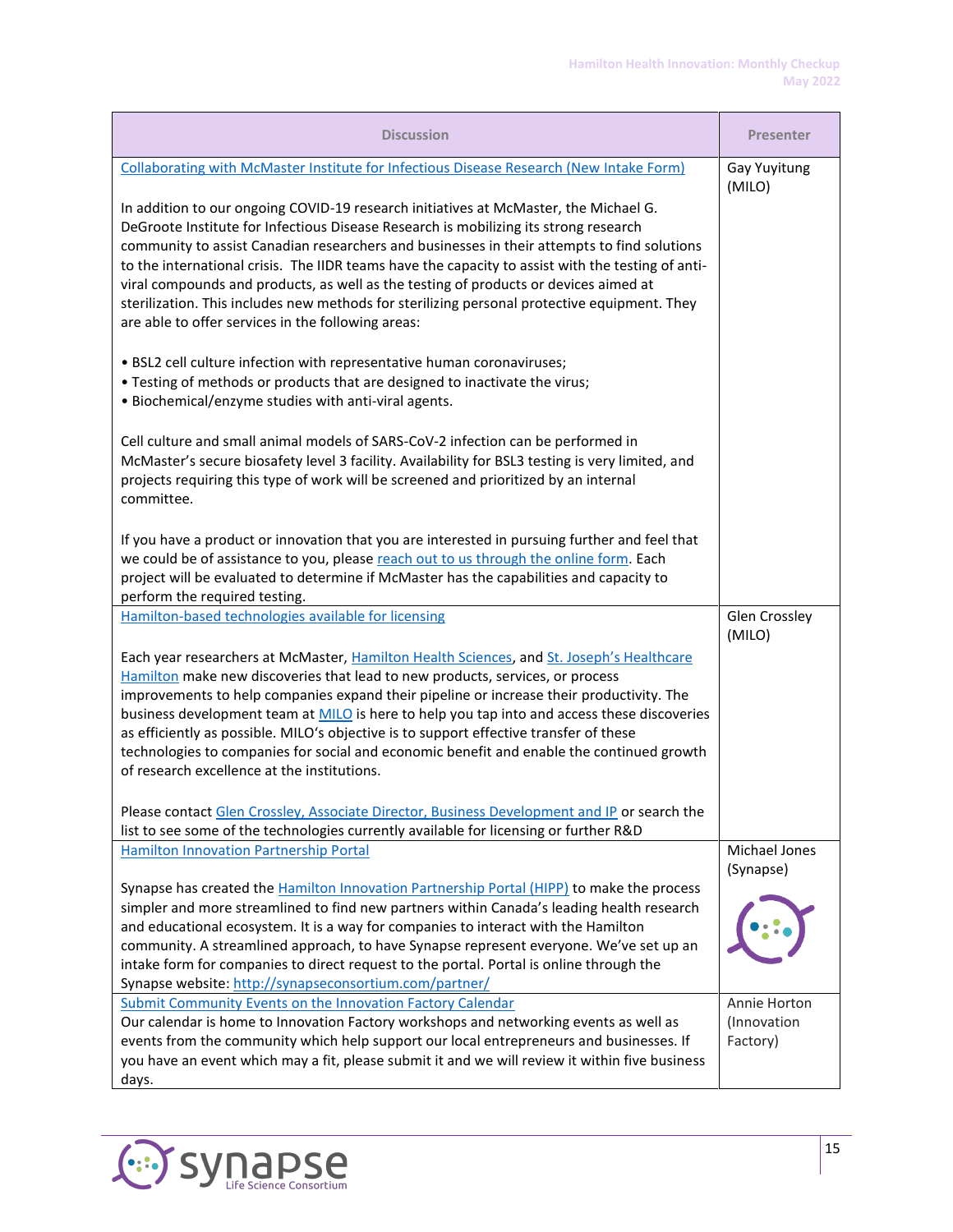| <b>Discussion</b>                                                                                                                                                   | <b>Presenter</b>      |
|---------------------------------------------------------------------------------------------------------------------------------------------------------------------|-----------------------|
| <b>Government Call for Innovative Solutions</b>                                                                                                                     | Innovation            |
|                                                                                                                                                                     | Factory &             |
| Call for Suppliers (Federal): In support of the Government of Canada's whole-of-<br>$\bullet$                                                                       | Synapse<br>Consortium |
| government response to Coronavirus disease (COVID-19), they are asking suppliers                                                                                    |                       |
| about their ability to provide a variety of products and services.                                                                                                  |                       |
| Call for Suppliers (Ontario): request for information from companies able to supply<br>٠                                                                            |                       |
| emergency products to help fight Coronavirus<br>Federal Government Call to Action for Canadian Manufacturers to support<br>$\bullet$                                |                       |
| businesses to rapidly scale up production or re-tool their manufacturing lines to                                                                                   |                       |
| develop products made in Canada that will help in the fight against COVID-19.                                                                                       |                       |
| Please refer to the product specifications and requirements for Canada's medical                                                                                    |                       |
| supply needs.                                                                                                                                                       |                       |
| Health Canada will facilitate earlier access to a vaccine, or therapeutic product for                                                                               |                       |
| COVID-19 to expedite the review of COVID-19 related health product submissions                                                                                      |                       |
| and applications.                                                                                                                                                   |                       |
| Government of Canada is speeding up the importation and sale of medical devices                                                                                     |                       |
| used to diagnose, treat or prevent COVID-19. Here is information about expediting                                                                                   |                       |
| access and authorization for diagnostic devices for use against coronavirus (COVID-                                                                                 |                       |
| 19).<br>Government of Canada will launch specific challenges through the Innovative                                                                                 |                       |
| $\bullet$<br>Solutions Canada (ISC) program and will rapidly select the best projects to                                                                            |                       |
| accelerate development and testing of promising innovations that can have a direct                                                                                  |                       |
| impact on our health care response. Also use the ISC Testing Stream to become the                                                                                   |                       |
| first customer of these innovative products.                                                                                                                        |                       |
| The National Research Council of Canada (NRC) will organize an NRC COVID-19<br>$\bullet$                                                                            |                       |
| Challenge Program, composed of teams of government, academic and private                                                                                            |                       |
| sector partners to address a range of medium term PHAC and HC needs, including                                                                                      |                       |
| personal protective equipment, sanitization, diagnostic and testing, therapeutics,                                                                                  |                       |
| and disease tracking technology. The most promising solutions will be selected for                                                                                  |                       |
| procurement, working with Innovative Solutions Canada.                                                                                                              |                       |
| DISRUPT COVID-19, a Government of Canada virtual forum that will include<br>representatives from the National Research Council (NRC), the Industrial Research       |                       |
| Assistance Program (NRC IRAP), Health Canada, the Public Health Agency of Canada                                                                                    |                       |
| (PHAC) and Innovation and Science, Economic Development (ISED), is being                                                                                            |                       |
| organised as a pilot initiative with the goal of getting technologies on the ground                                                                                 |                       |
| helping patients and health care professionals as fast as possible.                                                                                                 |                       |
| Next Generation Manufacturing (NGen) will invest \$50 million in Supercluster<br>$\bullet$                                                                          |                       |
| funding to support companies as they rapidly respond to the COVID-19 pandemic by                                                                                    |                       |
| building a Canadian supply of essential equipment, products, and therapeutics. For                                                                                  |                       |
| more information on NGen's COVID-19 Response Program, see the full bulletin,                                                                                        |                       |
| review the project guide, and share your capabilities in the form below.                                                                                            |                       |
| Ontario Website for PPE Suppliers to Post Products for Sale: Review a list of<br>companies that sell personal protective equipment (PPE) and other supplies to keep |                       |
| your employees and customers safe from COVID-19. Apply to be added to the                                                                                           |                       |
| workplace PPE supplier directory                                                                                                                                    |                       |
|                                                                                                                                                                     |                       |
| The Digital Technology Supercluster has launched the COVID-19 Program is focused on                                                                                 |                       |
| unlocking solutions to protect the health and safety of all Canadians and our economy                                                                               |                       |
| through the development, deployment, and scaling of digital technologies.                                                                                           |                       |